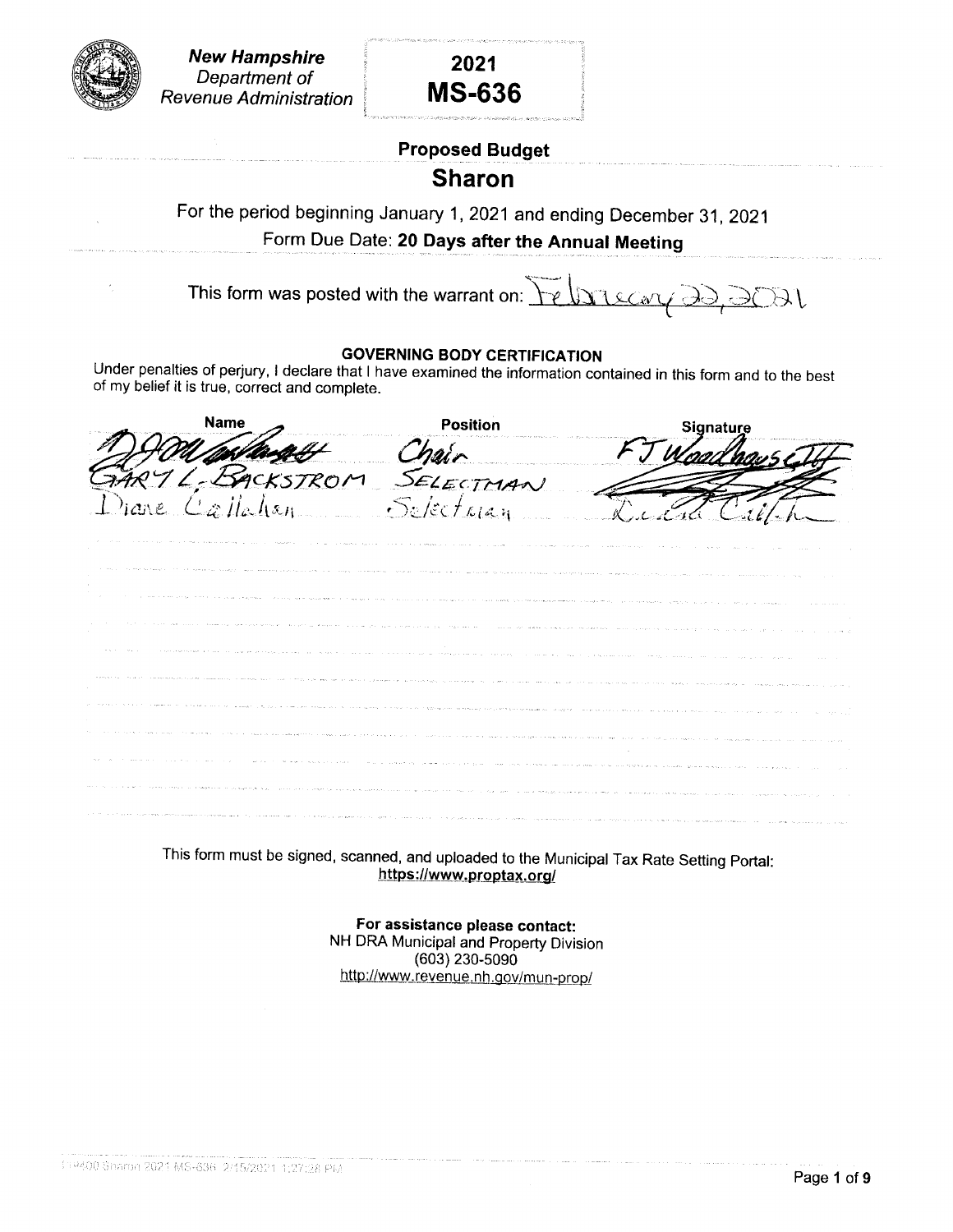

**New Hampshire**<br>Department of<br>Revenue Administration

## 2021 **MS-636**

#### **Appropriations**

| <b>Account</b>                 | <b>Purpose</b>                               | <b>Article</b> | <b>Expenditures for</b><br>12/31/2020 | <b>Appropriations</b><br>period ending for period ending<br>12/31/2020 |           | <b>Proposed Appropriations for period</b><br>ending 12/31/2021 |
|--------------------------------|----------------------------------------------|----------------|---------------------------------------|------------------------------------------------------------------------|-----------|----------------------------------------------------------------|
|                                |                                              |                |                                       |                                                                        |           | (Recommended) (Not Recommended)                                |
| <b>General Government</b>      |                                              |                |                                       |                                                                        |           |                                                                |
| 0000-0000                      | <b>Collective Bargaining</b>                 |                | \$0                                   | \$0                                                                    | \$0       | \$0                                                            |
| 4130-4139                      | Executive                                    | 03             | \$28,695                              | \$29,000                                                               | \$29,000  | \$0                                                            |
| 4140-4149                      | Election, Registration, and Vital Statistics | 03             | \$10,617                              | \$16,500                                                               | \$16,100  | \$0                                                            |
| 4150-4151                      | Financial Administration                     | 03             | \$23,592                              | \$26,000                                                               | \$26,000  | \$0                                                            |
| 4152                           | Revaluation of Property                      |                | \$0                                   | \$0                                                                    | \$0       | \$0                                                            |
| 4153                           | Legal Expense                                | 03             | \$477                                 | \$2,000                                                                | \$2,000   | \$0                                                            |
| 4155-4159                      | Personnel Administration                     | 03             | \$4,757                               | \$5,000                                                                | \$5,000   | \$0                                                            |
| 4191-4193                      | Planning and Zoning                          | 03             | \$928                                 | \$2,000                                                                | \$2,000   | \$0                                                            |
| 4194                           | <b>General Government Buildings</b>          | 03             | \$11,345                              | \$10,000                                                               | \$10,500  | \$0                                                            |
| 4195                           | Cemeteries                                   | 03             | \$505                                 | \$2,500                                                                | \$2,500   | \$0                                                            |
| 4196                           | Insurance                                    | 03             | \$2,547                               | \$2,800                                                                | \$2,824   | \$0                                                            |
| 4197                           | Advertising and Regional Association         |                | \$0                                   | \$0                                                                    | \$0       | \$0                                                            |
| 4199                           | Other General Government                     |                | \$0                                   | \$0                                                                    | \$0       | \$0                                                            |
|                                | <b>General Government Subtotal</b>           |                | \$83,463                              | \$95,800                                                               | \$95,924  | \$0                                                            |
| <b>Public Safety</b>           |                                              |                |                                       |                                                                        |           |                                                                |
| 4210-4214                      | Police                                       | 03             | \$98,141                              | \$98,142                                                               | \$98,004  | \$0                                                            |
| 4215-4219                      | Ambulance                                    | 03             | \$15,530                              | \$15,530                                                               | \$19,039  | \$0                                                            |
| 4220-4229                      | Fire                                         | 03             | \$58,709                              | \$60,000                                                               | \$50,315  | \$0                                                            |
| 4240-4249                      | <b>Building Inspection</b>                   | 03             | \$45                                  | \$1,000                                                                | \$1,000   | \$0                                                            |
| 4290-4298                      | <b>Emergency Management</b>                  | 03             | \$555                                 | \$1,300                                                                | \$1,300   | \$0                                                            |
| 4299                           | Other (Including Communications)             |                | \$0                                   | \$0                                                                    | \$0       | \$0                                                            |
|                                | <b>Public Safety Subtotal</b>                |                | \$172,980                             | \$175,972                                                              | \$169,658 | \$0                                                            |
| <b>Airport/Aviation Center</b> |                                              |                |                                       |                                                                        |           |                                                                |
| 4301-4309                      | <b>Airport Operations</b>                    |                | \$0                                   | \$0                                                                    | \$0       | \$0                                                            |
|                                | <b>Airport/Aviation Center Subtotal</b>      |                | \$0                                   | \$0                                                                    | \$0       | \$0                                                            |
| <b>Highways and Streets</b>    |                                              |                |                                       |                                                                        |           |                                                                |
| 4311                           | Administration                               | 03             | \$11,725                              | \$12,000                                                               | \$12,000  | \$0                                                            |
| 4312                           | <b>Highways and Streets</b>                  | 03             | \$120,086                             | \$68,000                                                               | \$68,000  | \$0                                                            |
| 4313                           | <b>Bridges</b>                               |                | \$0                                   | \$0                                                                    | \$0       | \$0                                                            |
| 4316                           | <b>Street Lighting</b>                       | 03             | \$371                                 | \$400                                                                  | \$400     | \$0                                                            |
| 4319                           | Other                                        |                | \$0                                   | \$0                                                                    | \$0       | \$0                                                            |
|                                | <b>Highways and Streets Subtotal</b>         |                | \$132,182                             | \$80,400                                                               | \$80,400  | \$0                                                            |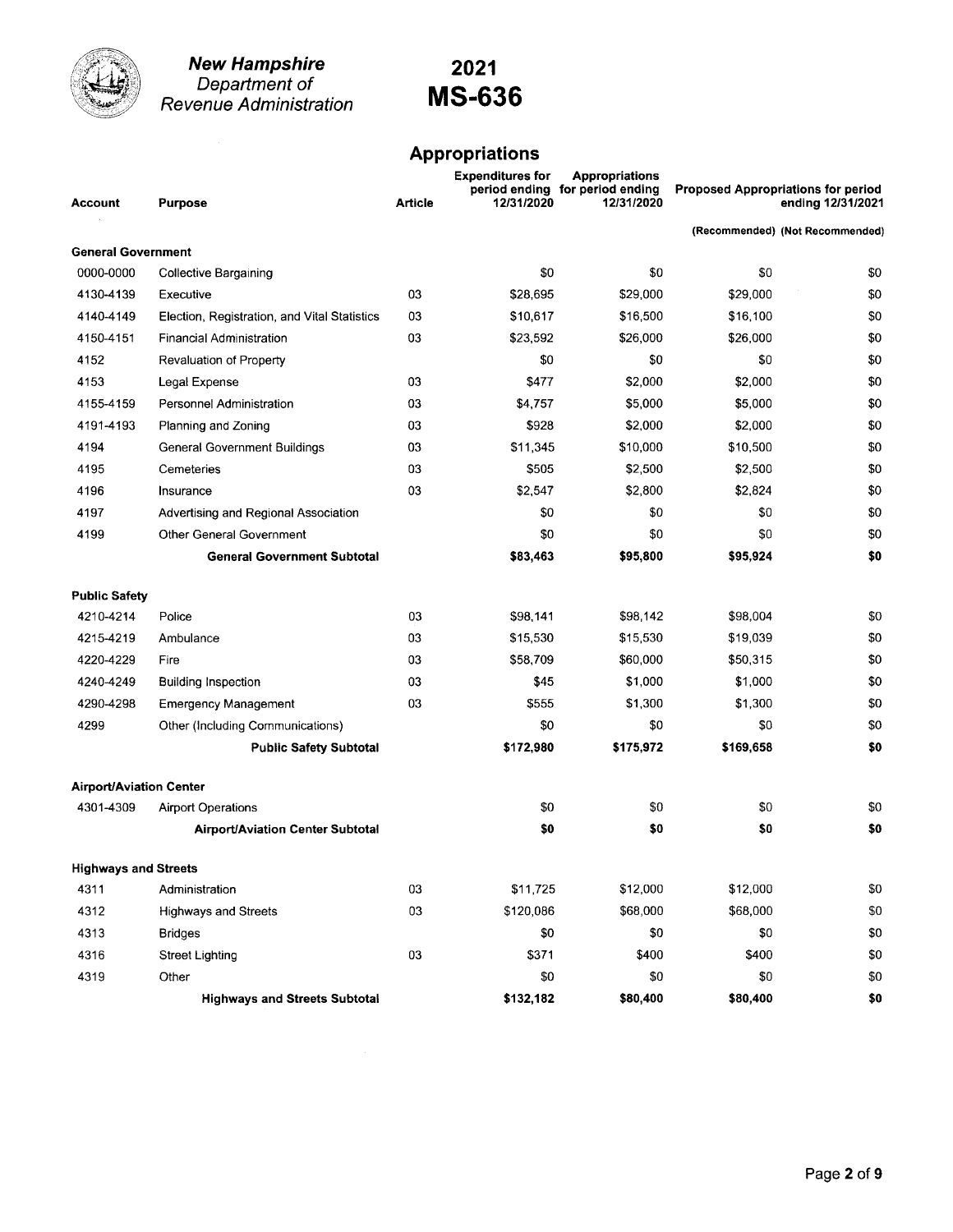

**New Hampshire**<br>Department of<br>Revenue Administration

### 2021 **MS-636**

### **Appropriations**

| <b>Account</b>                | <b>Purpose</b>                                   | <b>Article</b> | <b>Expenditures for</b><br>12/31/2020 | <b>Appropriations</b><br>period ending for period ending<br>12/31/2020 |          | <b>Proposed Appropriations for period</b><br>ending 12/31/2021 |
|-------------------------------|--------------------------------------------------|----------------|---------------------------------------|------------------------------------------------------------------------|----------|----------------------------------------------------------------|
|                               |                                                  |                |                                       |                                                                        |          | (Recommended) (Not Recommended)                                |
| <b>Sanitation</b>             |                                                  |                |                                       |                                                                        |          |                                                                |
| 4321                          | Administration                                   |                | \$0                                   | \$0                                                                    | \$0      | \$0                                                            |
| 4323                          | Solid Waste Collection                           |                | \$0                                   | \$0                                                                    | \$0      | \$0                                                            |
| 4324                          | Solid Waste Disposal                             | 03             | \$14,583                              | \$14,583                                                               | \$15,930 | \$0                                                            |
| 4325                          | Solid Waste Cleanup                              |                | \$0                                   | \$0                                                                    | \$0      | \$0                                                            |
| 4326-4328                     | Sewage Collection and Disposal                   |                | \$0                                   | \$0                                                                    | \$0      | \$0                                                            |
| 4329                          | <b>Other Sanitation</b>                          |                | \$0                                   | \$0                                                                    | \$0      | \$0                                                            |
|                               | <b>Sanitation Subtotal</b>                       |                | \$14,583                              | \$14,583                                                               | \$15,930 | \$0                                                            |
|                               | <b>Water Distribution and Treatment</b>          |                |                                       |                                                                        |          |                                                                |
| 4331                          | Administration                                   |                | \$0                                   | \$0                                                                    | \$0      | \$0                                                            |
| 4332                          | <b>Water Services</b>                            |                | \$0                                   | \$0                                                                    | \$0      | \$0                                                            |
| 4335                          | <b>Water Treatment</b>                           |                | \$0                                   | \$0                                                                    | \$0      | \$0                                                            |
| 4338-4339                     | Water Conservation and Other                     |                | \$0                                   | SO.                                                                    | \$0      | \$0                                                            |
|                               | <b>Water Distribution and Treatment Subtotal</b> |                | \$0                                   | \$0                                                                    | \$0      | \$0                                                            |
| Electric                      |                                                  |                |                                       |                                                                        |          |                                                                |
| 4351 4352                     | <b>Administration and Generation</b>             |                | \$0                                   | \$0                                                                    | \$0      | \$0                                                            |
| 4353                          | <b>Purchase Costs</b>                            |                | \$0                                   | \$0                                                                    | \$0      | \$0                                                            |
| 4354                          | Electric Equipment Maintenance                   |                | \$0                                   | \$0                                                                    | \$0      | \$0                                                            |
| 4359                          | <b>Other Electric Costs</b>                      |                | \$0                                   | \$0                                                                    | \$0      | \$0                                                            |
|                               | <b>Electric Subtotal</b>                         |                | \$0                                   | \$0                                                                    | \$0      | \$0                                                            |
| Health                        |                                                  |                |                                       |                                                                        |          |                                                                |
| 4411                          | Administration                                   | 03             | \$0                                   | \$300                                                                  | \$300    | \$0                                                            |
| 4414                          | Pest Control                                     | 03             | \$0                                   | \$300                                                                  | \$300    | \$0                                                            |
| 4415-4419                     | Health Agencies, Hospitals, and Other            | 03             | \$688                                 | \$1,500                                                                | \$1,400  | \$0                                                            |
|                               | <b>Health Subtotal</b>                           |                | \$688                                 | \$2,100                                                                | \$2,000  | \$0                                                            |
| Welfare                       |                                                  |                |                                       |                                                                        |          |                                                                |
| 4441-4442                     | Administration and Direct Assistance             |                | \$0                                   | \$0                                                                    | \$0      | \$0                                                            |
| 4444                          | Intergovernmental Welfare Payments               |                | \$0                                   | \$0                                                                    | \$0      | \$0                                                            |
| 4445-4449                     | Vendor Payments and Other                        | 03             | \$0                                   | \$2,000                                                                | \$2,000  | \$0                                                            |
|                               | <b>Welfare Subtotal</b>                          |                | \$0                                   | \$2,000                                                                | \$2,000  | \$0                                                            |
| <b>Culture and Recreation</b> |                                                  |                |                                       |                                                                        |          |                                                                |
| 4520-4529                     | Parks and Recreation                             |                | \$0                                   | \$0                                                                    | \$0      | \$0                                                            |
| 4550-4559                     | Library                                          | 03             | \$3,750                               | \$4,000                                                                | \$4,000  | \$0                                                            |
| 4583                          | Patriotic Purposes                               |                | \$0                                   | \$0                                                                    | \$0      | \$0                                                            |
| 4589                          | Other Culture and Recreation                     |                | \$0                                   | \$0                                                                    | \$0      | \$0                                                            |
|                               | <b>Culture and Recreation Subtotal</b>           |                | \$3,750                               | \$4,000                                                                | \$4,000  | \$0                                                            |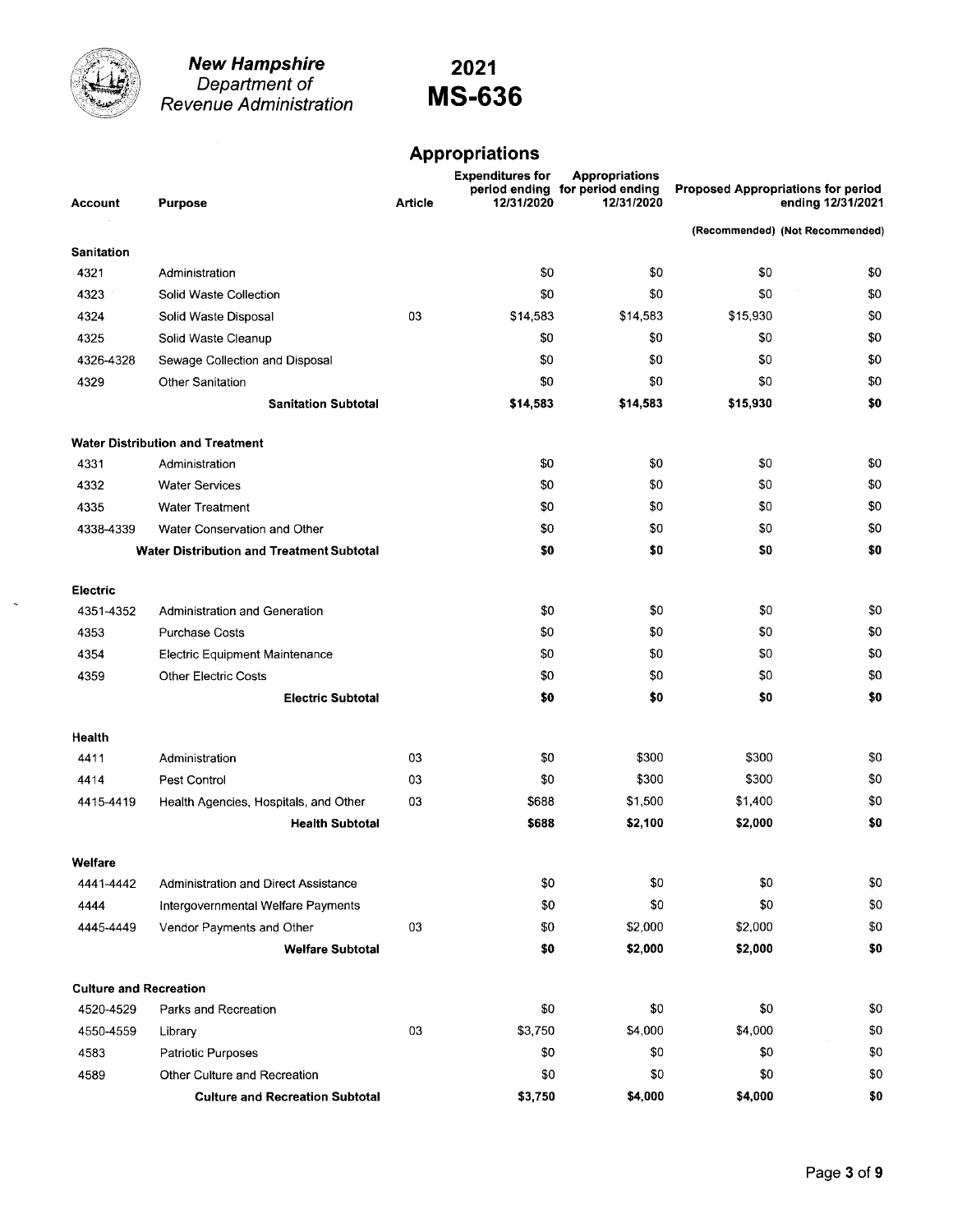

**New Hampshire**<br>Department of Revenue Administration

### 2021 **MS-636**

### **Appropriations**

| <b>Account</b>                 | <b>Purpose</b>                                        | Article | <b>Expenditures for</b><br>12/31/2020 | <b>Appropriations</b><br>period ending for period ending<br>12/31/2020 |           | <b>Proposed Appropriations for period</b><br>ending 12/31/2021 |
|--------------------------------|-------------------------------------------------------|---------|---------------------------------------|------------------------------------------------------------------------|-----------|----------------------------------------------------------------|
|                                |                                                       |         |                                       |                                                                        |           | (Recommended) (Not Recommended)                                |
|                                | <b>Conservation and Development</b>                   |         |                                       |                                                                        |           |                                                                |
| 4611-4612                      | Administration and Purchasing of Natural<br>Resources |         | \$0                                   | \$0                                                                    | \$0       | \$0                                                            |
| 4619                           | <b>Other Conservation</b>                             | 03      | \$516                                 | \$800                                                                  | \$800     | \$0                                                            |
| 4631-4632                      | Redevelopment and Housing                             |         | \$0                                   | \$0                                                                    | \$0       | \$0                                                            |
| 4651-4659                      | Economic Development                                  |         | \$0                                   | \$0                                                                    | \$0       | \$0                                                            |
|                                | <b>Conservation and Development Subtotal</b>          |         | \$516                                 | \$800                                                                  | \$800     | \$0                                                            |
| <b>Debt Service</b>            |                                                       |         |                                       |                                                                        |           |                                                                |
| 4711                           | Long Term Bonds and Notes - Principal                 |         | \$0                                   | \$0                                                                    | \$0       | \$0                                                            |
| 4721                           | Long Term Bonds and Notes - Interest                  |         | \$0                                   | \$0                                                                    | \$0       | \$0                                                            |
| 4723                           | Tax Anticipation Notes - Interest                     | 03      | \$0                                   | \$300                                                                  | \$100     | \$0                                                            |
| 4790-4799                      | <b>Other Debt Service</b>                             |         | \$0                                   | \$0                                                                    | \$0       | \$0                                                            |
|                                | <b>Debt Service Subtotal</b>                          |         | \$0                                   | \$300                                                                  | \$100     | \$0                                                            |
| <b>Capital Outlay</b>          |                                                       |         |                                       |                                                                        |           |                                                                |
| 4901                           | Land                                                  |         | \$0                                   | \$0                                                                    | \$0       | \$0                                                            |
| 4902                           | Machinery, Vehicles, and Equipment                    |         | \$0                                   | \$0                                                                    | \$0       | \$0                                                            |
| 4903                           | <b>Buildings</b>                                      |         | \$0                                   | \$0                                                                    | \$0       | \$0                                                            |
| 4909                           | Improvements Other than Buildings                     |         | \$0                                   | \$0                                                                    | \$0       | \$0                                                            |
|                                | <b>Capital Outlay Subtotal</b>                        |         | \$0                                   | \$0                                                                    | \$0       | \$0                                                            |
| <b>Operating Transfers Out</b> |                                                       |         |                                       |                                                                        |           |                                                                |
| 4912                           | To Special Revenue Fund                               |         | \$0                                   | \$0                                                                    | \$0       | \$0                                                            |
| 4913                           | To Capital Projects Fund                              |         | \$0                                   | \$0                                                                    | \$0       | \$0                                                            |
| 4914A                          | To Proprietary Fund - Airport                         |         | \$0                                   | \$0                                                                    | \$0       | \$0                                                            |
| 4914E                          | To Proprietary Fund - Electric                        |         | \$0                                   | \$0                                                                    | \$0       | \$0                                                            |
| 49140                          | To Proprietary Fund - Other                           |         | \$0                                   | \$0                                                                    | \$0       | \$0                                                            |
| 4914S                          | To Proprietary Fund - Sewer                           |         | \$0                                   | \$0                                                                    | \$0       | \$0                                                            |
| 4914W                          | To Proprietary Fund - Water                           |         | \$0                                   | \$0                                                                    | \$0       | \$0                                                            |
| 4918                           | To Non-Expendable Trust Funds                         |         | \$0                                   | \$0                                                                    | \$0       | \$0                                                            |
| 4919                           | To Fiduciary Funds                                    |         | \$0                                   | \$0                                                                    | \$0       | \$0                                                            |
|                                | <b>Operating Transfers Out Subtotal</b>               |         | \$0                                   | \$0                                                                    | \$0       | \$0                                                            |
|                                | <b>Total Operating Budget Appropriations</b>          |         |                                       |                                                                        | \$370.812 | \$0                                                            |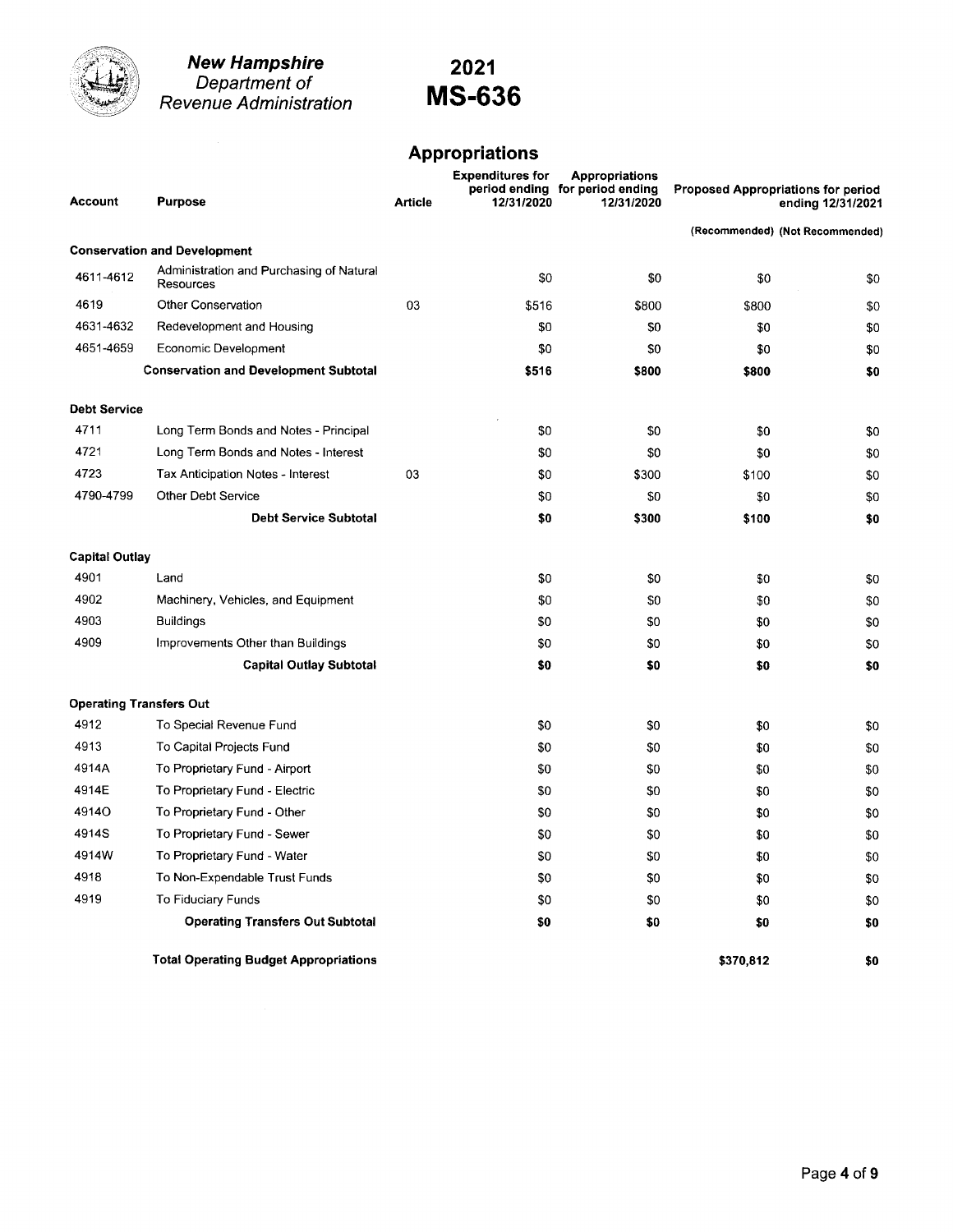

New Hampshire Department of Revenue Administration

## 2021 MS-636

### Special Warrant Articles

| <b>Account</b> | <b>Purpose</b>                         | <b>Article</b>                                                     |          | Proposed Appropriations for period<br>ending 12/31/2021 |  |  |
|----------------|----------------------------------------|--------------------------------------------------------------------|----------|---------------------------------------------------------|--|--|
|                |                                        |                                                                    |          | (Recommended) (Not Recommended)                         |  |  |
| 4915           | To Capital Reserve Fund                | 05                                                                 | \$500    | \$0                                                     |  |  |
|                |                                        | <b>Purpose:</b> Appropriate to Legal Expense Fund                  |          |                                                         |  |  |
| 4915           | To Capital Reserve Fund                | 06                                                                 | \$5,000  | \$0                                                     |  |  |
|                |                                        | <b>Purpose:</b> Appropriate to Town Bridge Fund                    |          |                                                         |  |  |
| 4915           | To Capital Reserve Fund                | 07                                                                 | \$3,000  | \$0                                                     |  |  |
|                |                                        | <b>Purpose:</b> Appropriate to Assessing Fund                      |          |                                                         |  |  |
| 4915           | To Capital Reserve Fund                | 09                                                                 | \$75,000 | -50                                                     |  |  |
|                |                                        | <b>Purpose:</b> Appropriate to Town Highway Repairs Fund           |          |                                                         |  |  |
| 4916           | To Expendable Trusts/Fiduciary Funds   | 08                                                                 | \$2,000  | -50                                                     |  |  |
|                |                                        | <b>Purpose:</b> Appropriate to Welfare Services Non-Capital Reserv |          |                                                         |  |  |
|                | <b>Total Proposed Special Articles</b> |                                                                    | \$85,500 | \$0                                                     |  |  |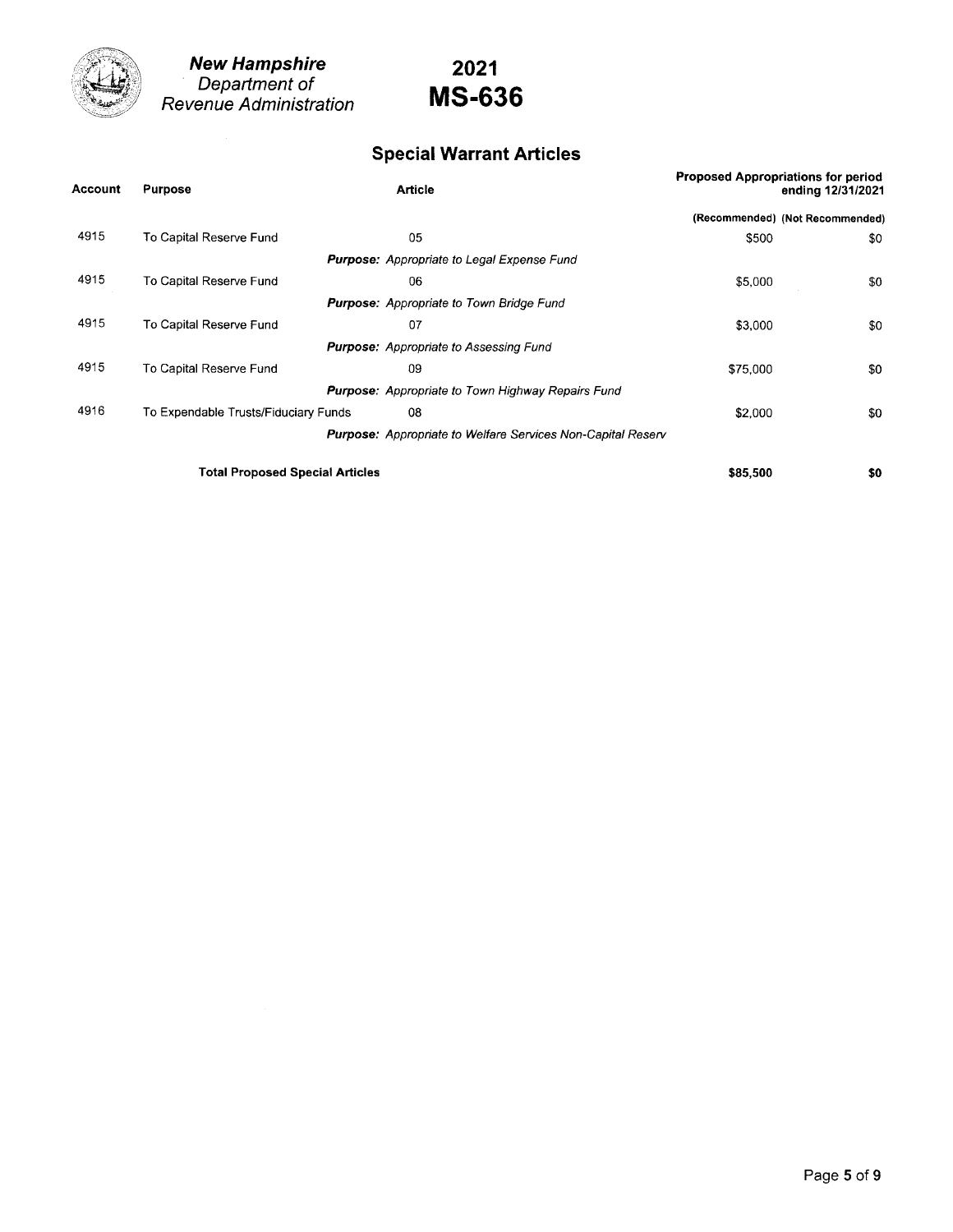

New Hampshire Department of Revenue Administration

## 2021 MS-636

### lndividual Warrant Articles

| <b>Account</b> | <b>Purpose</b>                            | <b>Article</b>                                      |         | <b>Proposed Appropriations for period</b><br>ending 12/31/2021 |
|----------------|-------------------------------------------|-----------------------------------------------------|---------|----------------------------------------------------------------|
|                |                                           |                                                     |         | (Recommended) (Not Recommended)                                |
|                | 4150-4151 Financial Administration        | 04                                                  | \$7,000 | \$0                                                            |
|                |                                           | <b>Purpose:</b> Website development and maintenance |         |                                                                |
|                | <b>Total Proposed Individual Articles</b> |                                                     | \$7,000 | \$0                                                            |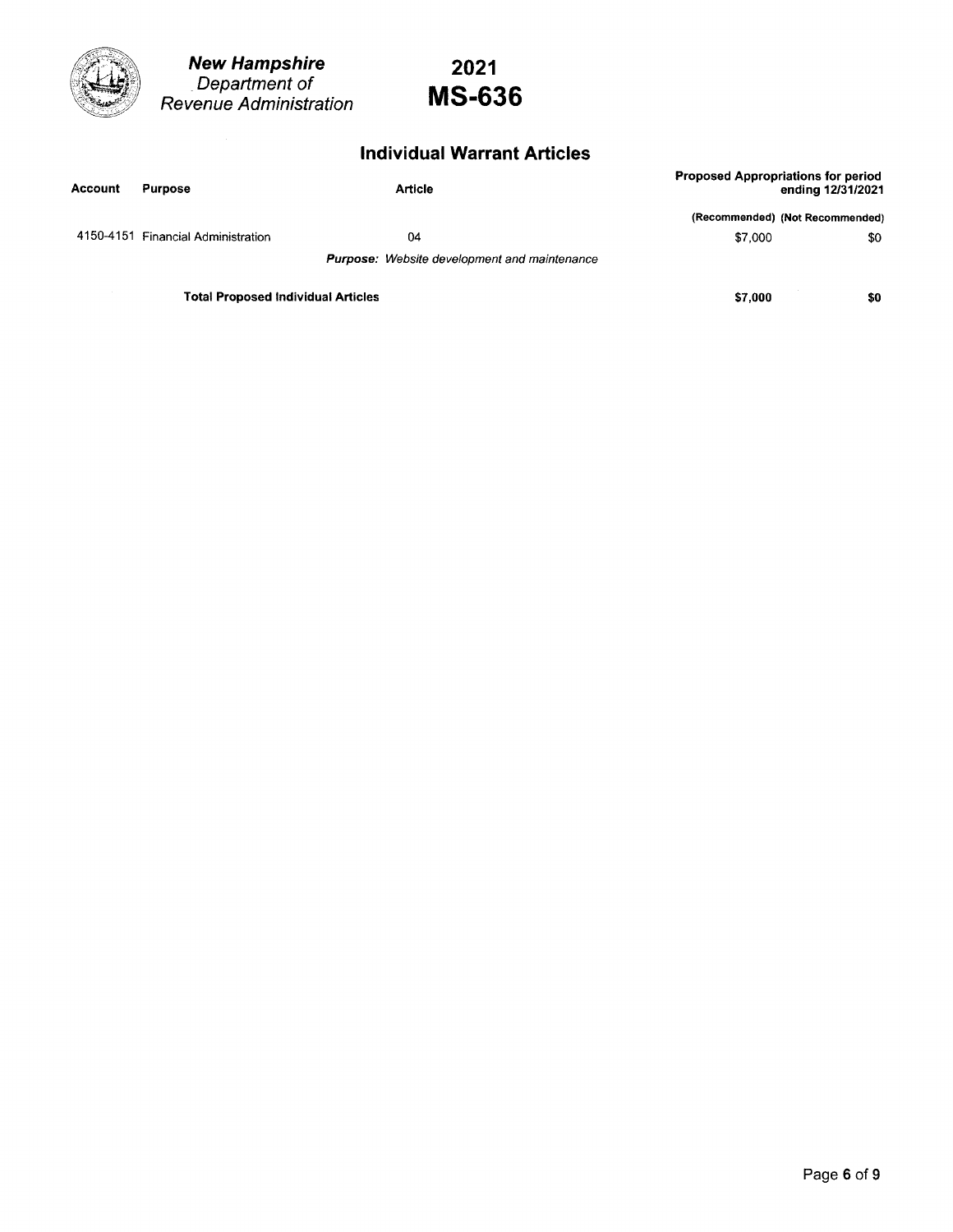

**New Hampshire**<br>Department of<br>Revenue Administration

# 2021 **MS-636**

#### **Revenues**

|                             |                                                |                | period ending | Actual Revenues for Estimated Revenues for Estimated Revenues for<br>period ending | period ending |
|-----------------------------|------------------------------------------------|----------------|---------------|------------------------------------------------------------------------------------|---------------|
| Account                     | <b>Source</b>                                  | <b>Article</b> | 12/31/2020    | 12/31/2020                                                                         | 12/31/2021    |
| Taxes<br>3120               |                                                |                |               |                                                                                    |               |
|                             | Land Use Change Tax - General Fund             |                | \$0           | \$0                                                                                | \$0           |
| 3180                        | Resident Tax                                   |                | \$0           | \$0                                                                                | \$0           |
| 3185                        | <b>Yield Tax</b>                               | 03             | \$6,309       | \$6,100                                                                            | \$1,000       |
| 3186                        | Payment in Lieu of Taxes                       |                | \$0           | \$0                                                                                | \$0           |
| 3187                        | <b>Excavation Tax</b>                          |                | \$0           | \$0                                                                                | \$0           |
| 3189                        | <b>Other Taxes</b>                             |                | \$0           | \$0                                                                                | \$0           |
| 3190                        | Interest and Penalties on Delinquent Taxes     | 03             | \$5,581       | \$5,000                                                                            | \$5,000       |
| 9991                        | <b>Inventory Penalties</b>                     |                | \$0           | \$0                                                                                | \$0           |
|                             | <b>Taxes Subtotal</b>                          |                | \$11,890      | \$11,100                                                                           | \$6,000       |
|                             | Licenses, Permits, and Fees                    |                |               |                                                                                    |               |
| 3210                        | <b>Business Licenses and Permits</b>           |                | \$75          | \$0                                                                                | \$0           |
| 3220                        | Motor Vehicle Permit Fees                      | 03             | \$82,978      | \$75,000                                                                           | \$75,000      |
| 3230                        | <b>Building Permits</b>                        |                | \$225         | \$0                                                                                | \$0           |
| 3290                        | Other Licenses, Permits, and Fees              | 03             | \$2,111       | \$1,600                                                                            | \$2,000       |
|                             | 3311-3319 From Federal Government              |                | \$0           | \$0                                                                                | \$0           |
|                             | Licenses, Permits, and Fees Subtotal           |                | \$85,389      | \$76,600                                                                           | \$77,000      |
| <b>State Sources</b>        |                                                |                |               |                                                                                    |               |
| 3351                        | Municipal Aid/Shared Revenues                  |                | \$2,105       | \$2,375                                                                            | \$0           |
| 3352                        | Meals and Rooms Tax Distribution               | 03             | \$18,217      | \$18,000                                                                           | \$18,000      |
| 3353                        | Highway Block Grant                            | 03             | \$20,592      | \$21,235                                                                           | \$16,000      |
| 3354                        | <b>Water Pollution Grant</b>                   |                | \$0           | \$0                                                                                | \$0           |
| 3355                        | Housing and Community Development              |                | \$0           | \$0                                                                                | \$0           |
| 3356                        | State and Federal Forest Land<br>Reimbursement | 03             | \$117         | \$116                                                                              | \$100         |
| 3357                        | <b>Flood Control Reimbursement</b>             |                | \$0           | \$0                                                                                | \$0           |
| 3359                        | Other (Including Railroad Tax)                 |                | \$577         | \$0                                                                                | \$0           |
| 3379                        | <b>From Other Governments</b>                  |                | \$0           | \$0                                                                                | \$0           |
|                             | <b>State Sources Subtotal</b>                  |                | \$41,608      | \$41,726                                                                           | \$34,100      |
| <b>Charges for Services</b> |                                                |                |               |                                                                                    |               |
|                             | 3401-3406 Income from Departments              |                | \$0           | \$0                                                                                | \$0           |
| 3409                        | Other Charges                                  |                | \$0           | \$0                                                                                | \$0           |
|                             | <b>Charges for Services Subtotal</b>           |                | \$0           | \$0                                                                                | \$0           |
|                             | <b>Miscellaneous Revenues</b>                  |                |               |                                                                                    |               |
| 3501                        | Sale of Municipal Property                     |                | \$0           | \$0                                                                                | \$0           |
| 3502                        | Interest on Investments                        | 03             | \$1,729       | \$3,000                                                                            | \$1,500       |
| 3503-3509 Other             |                                                |                | \$1,050       | \$0                                                                                | \$0           |
|                             | <b>Miscellaneous Revenues Subtotal</b>         |                | \$2,779       | \$3,000                                                                            | \$1,500       |
|                             |                                                |                |               |                                                                                    |               |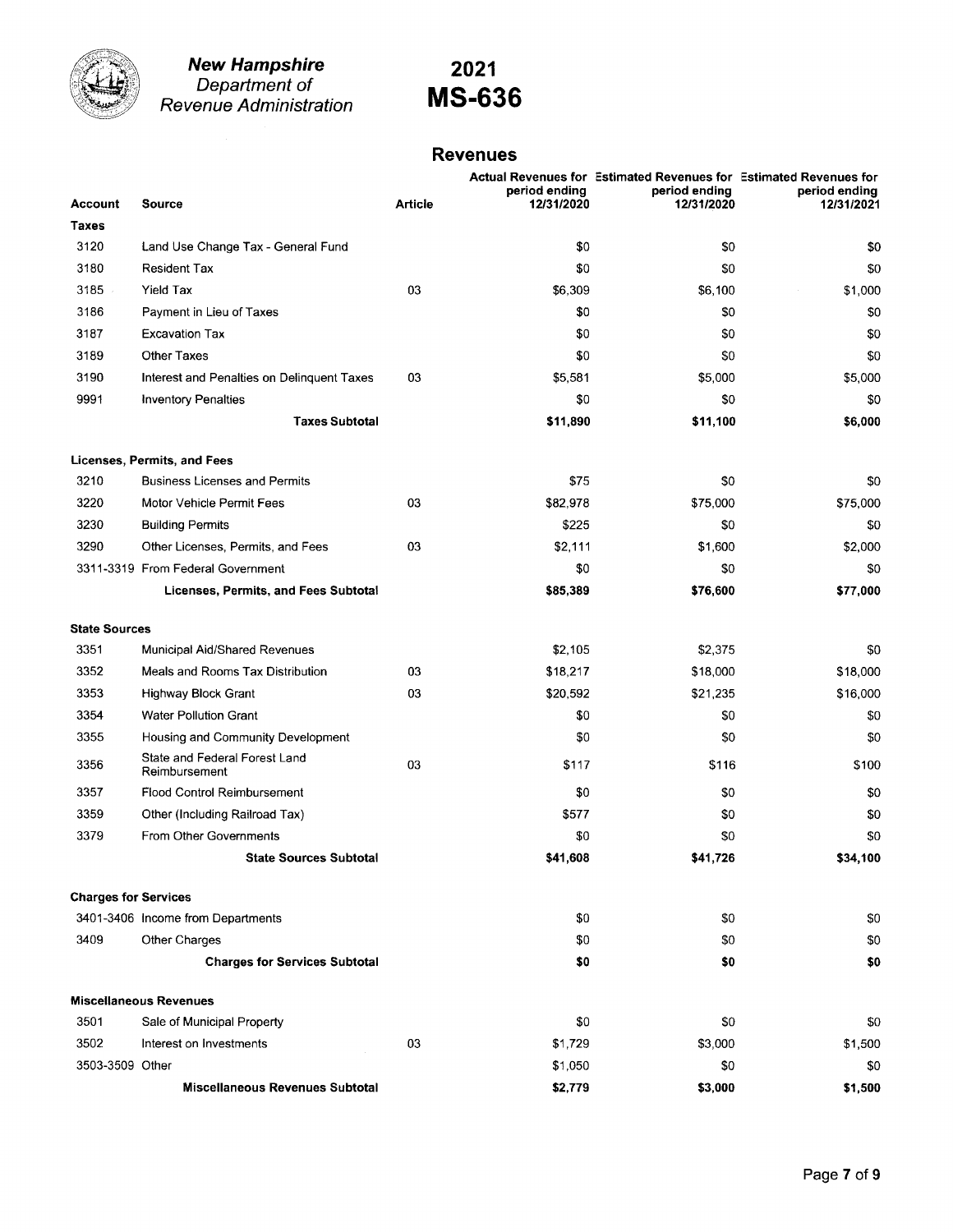

#### New Hampshire Department of Revenue Administration

## 2021 MS-636

### Revenues

| <b>Account</b> | <b>Source</b>                               | <b>Article</b> | period ending<br>12/31/2020 | Actual Revenues for Estimated Revenues for Estimated Revenues for<br>period ending<br>12/31/2020 | period ending<br>12/31/2021 |
|----------------|---------------------------------------------|----------------|-----------------------------|--------------------------------------------------------------------------------------------------|-----------------------------|
|                | <b>Interfund Operating Transfers in</b>     |                |                             |                                                                                                  |                             |
| 3912           | From Special Revenue Funds                  |                | \$0                         | \$0                                                                                              | \$0                         |
| 3913           | <b>From Capital Projects Funds</b>          |                | \$0                         | \$0                                                                                              | \$0                         |
| 3914A          | From Enterprise Funds: Airport (Offset)     |                | \$0                         | \$0                                                                                              | \$0                         |
| 3914E          | From Enterprise Funds: Electric (Offset)    |                | \$0                         | \$0                                                                                              | \$0                         |
| 39140          | From Enterprise Funds: Other (Offset)       |                | \$0                         | \$0                                                                                              | \$0                         |
| 3914S          | From Enterprise Funds: Sewer (Offset)       |                | \$0                         | \$0                                                                                              | \$0                         |
| 3914W          | From Enterprise Funds: Water (Offset)       |                | \$0                         | \$0                                                                                              | \$0                         |
| 3915           | From Capital Reserve Funds                  |                | \$50,000                    | \$0                                                                                              | \$0                         |
| 3916           | From Trust and Fiduciary Funds              |                | \$0                         | \$0                                                                                              | \$0                         |
| 3917           | From Conservation Funds                     |                | \$0                         | \$0                                                                                              | \$0                         |
|                | Interfund Operating Transfers In Subtotal   |                | \$50,000                    | \$0                                                                                              | \$0                         |
|                | <b>Other Financing Sources</b>              |                |                             |                                                                                                  |                             |
| 3934           | Proceeds from Long Term Bonds and Notes     |                | \$0                         | \$0                                                                                              | \$0                         |
| 9998           | Amount Voted from Fund Balance              |                | \$0                         | \$0                                                                                              | \$0                         |
| 9999           | <b>Fund Balance to Reduce Taxes</b>         |                | \$0                         | \$0                                                                                              | \$0                         |
|                | <b>Other Financing Sources Subtotal</b>     |                | \$0                         | \$0                                                                                              | \$0                         |
|                | <b>Total Estimated Revenues and Credits</b> |                | \$191,666                   | \$132,426                                                                                        | \$118,600                   |